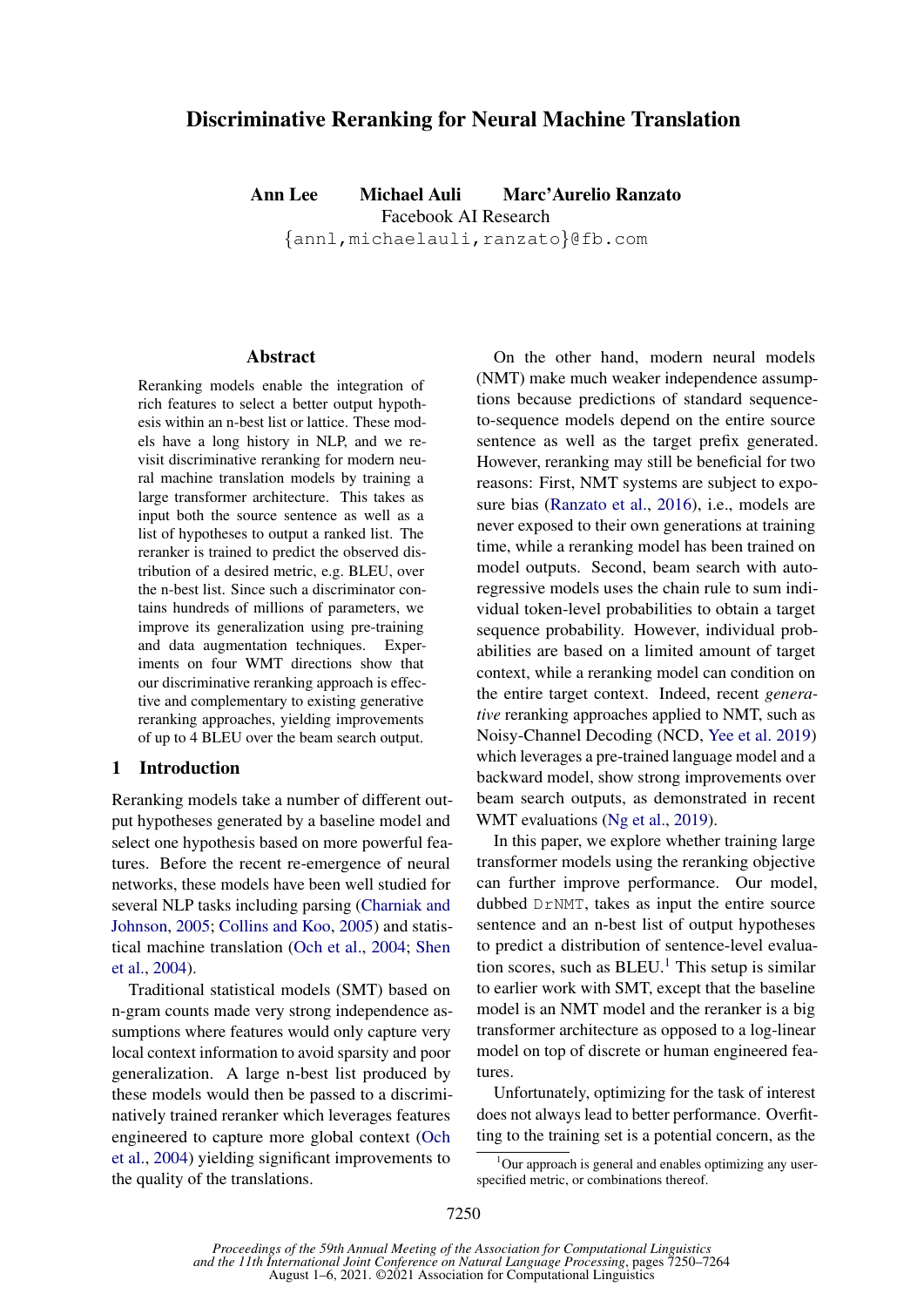reranker has hundreds of millions of parameters yet it receives only one gradient and weight update per source/target sentence pair as opposed to one per token as for standard NMT models. In our work, we mitigate overfitting in two ways. First, we leverage the success of pre-training by finetuning masked language models (MLM; [Devlin et al.](#page-8-2) [2019\)](#page-8-2) which initializes the model with features trained on much more training data. Second, we augment the original dataset with back-translated data (BT; [Sennrich](#page-9-5) [et al.](#page-9-5) [2016\)](#page-9-5).

Experiments show that DrNMT can match the performance of a strong NCD baseline and that their combination leads to further improvements as measured by BLEU, TER and also human evaluation.

### 2 Related Work

Our method is inspired by the seminal work of [Shen](#page-9-1) [et al.](#page-9-1) [\(2004\)](#page-9-1) and [Och et al.](#page-9-0) [\(2004\)](#page-9-0) who introduced and popularized discriminative reranking to SMT. Besides using a weaker MT system to generate the n-best list, these works relied on a linear discriminator trained on human-designed features as opposed to a transformer taking the raw source sentence and hypothesis.

Most work using NMT has focused on generative reranking methods [\(Liu et al.,](#page-9-6) [2018;](#page-9-6) [Imamura](#page-8-3) [and Sumita,](#page-8-3) [2017;](#page-8-3) [Wang et al.,](#page-9-7) [2017\)](#page-9-7), where the reranker's parameters are optimized using a criterion which is different from the metric of interest. For instance, [Yu et al.](#page-10-0) [\(2017\)](#page-10-0); [Yee et al.](#page-9-3) [\(2019\)](#page-9-3) perform noisy-channel decoding where hypotheses are scored by linearly combining the output of the forward model, a target-side language model and a backward model which scores the source sentence given the hypothesis. These methods have shown remarkable improvements over the output of beam decoding, despite not being trained for the reranking task (except for the two or three hyperparameters of the linear combination of scores which are tuned on a validation set). Another approach belonging to this class of methods is the one proposed by [Salazar et al.](#page-9-8) [\(2019\)](#page-9-8), which employs the scores from a masked language model (MLM). While this method employs a transformer architecture, it is still not trained for the task of interest.

To the best of our knowledge, there is only concurrent work by [Naskar et al.](#page-9-9) [\(2020\)](#page-9-9) which attempts at training discriminatively a reranker for NMT. They use a pair-wise margin loss on hypotheses sampled from the NMT, while we learn to rank the full n-best list produced by beam. Their experiments also show that the reranker performs better when directly conditioned on the source sentence. However, they do not compare nor combine their method with NCD like we do. Both their work and our work are however an extension of [Deng et al.](#page-8-4) [\(2020\)](#page-8-4), who proposed to train a discriminator to improve neural language modeling.

There is also a large body of literature on different ways to combine SMT and NMT by using one to rerank the other, since SMT is generally better at adequacy while NMT is better at fluency. For instance, [Auli and Gao](#page-8-5) [\(2014\)](#page-8-5) uses an RNN discriminator to rerank the n-best list produced by a phrase-based SMT. Instead, [Ehara](#page-8-6) [\(2017\)](#page-8-6) does the opposite, using an SMT discriminator to rerank an n-best list produced by an NMT.

Finally, our work is also related to recent attempts at using adversarial training to improve MT [\(Wu et al.,](#page-9-10) [2018;](#page-9-10) [Zhang et al.,](#page-10-1) [2018\)](#page-10-1). Unlike these approaches our method is much simpler because we do not update the parameters of the MT system generating the hypotheses. Moreover, our discriminator is trained to predict the distribution of desired metric and it is used at decoding time to rerank, while GAN-based MT would only retain the generator.

#### 3 Model

Given a source sentence  $x$ , an NMT model generates a set of hypotheses  $\mathcal{U}(x) = \{u_1, u_2, ..., u_n\}$ in the target language. The goal of this work is to learn a reranker that produces higher scores for hypotheses of better quality, as defined in terms of a user-specified metric  $\mu(u, r)$  such as BLEU [\(Pap](#page-9-11)[ineni et al.,](#page-9-11) [2002a\)](#page-9-11), where quality is measured with respect to a reference r.

As illustrated in [Figure 1,](#page-2-0) our reranker is a transformer architecture which takes as input the concatenation of the source sentence  $x$  and hypothesis  $u \in \mathcal{U}(x)$ . The architecture includes also position embeddings and language embeddings, to help the model represent tokens that are shared between the two languages [\(Conneau and Lample,](#page-8-7) [2019\)](#page-8-7). The final hidden state corresponding to the start of sentence token  $(\langle s \rangle)$  serves as the joint representation for  $(x, u)$ ; let us denote this feature vector as  $z \in \mathbb{R}^d$ . The reranker associates a scalar score  $o \in \mathbb{R}$  to  $(x, u)$  by applying a one hidden layer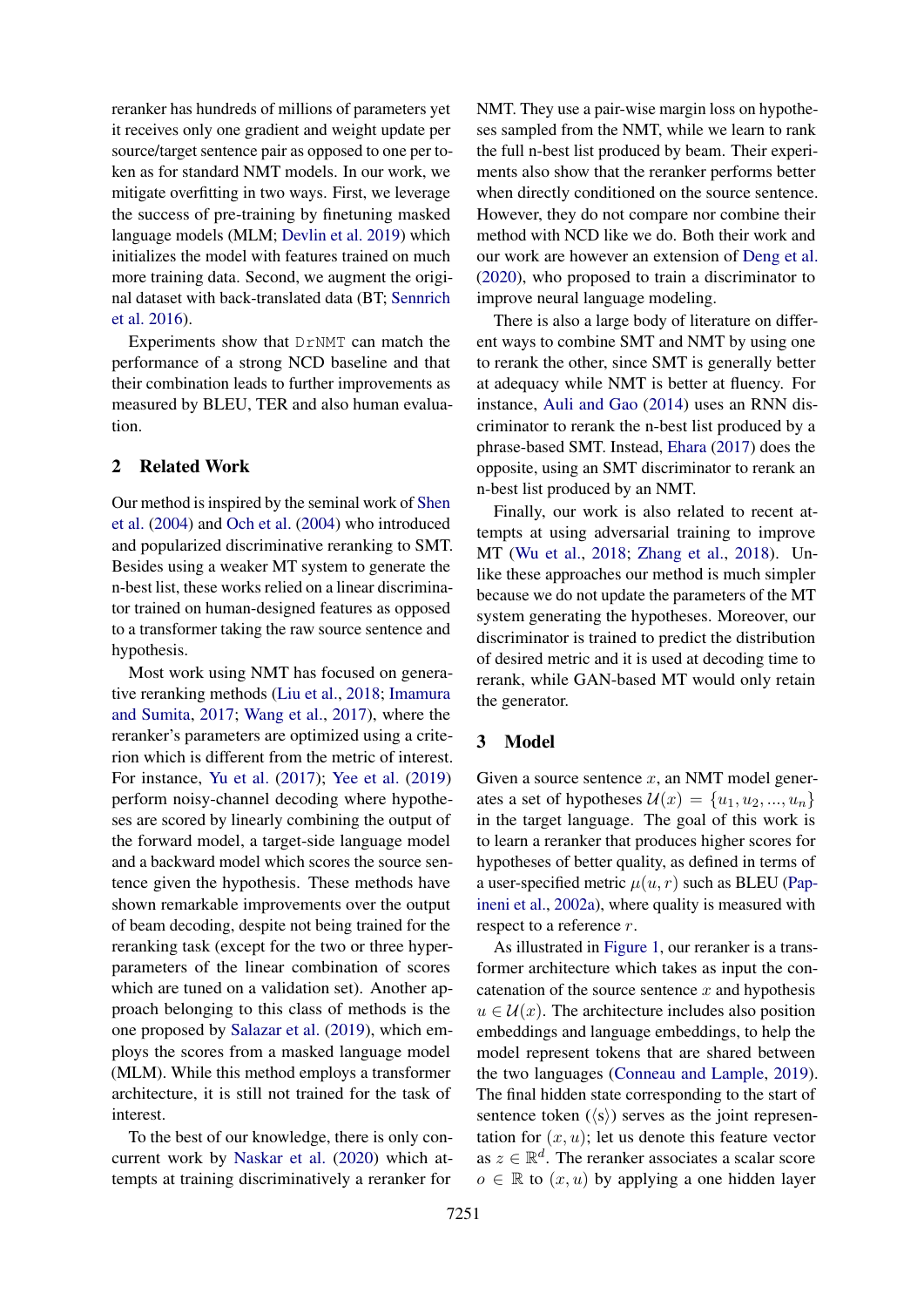<span id="page-2-0"></span>

Figure 1: Illustration of DrNMT, a pre-trained transformer architecture which takes as input both the source sentence as well as a hypothesis and outputs a scalar score. DrNMT is trained to output scores which reflect the distribution of sentence-level scores according to a user-specified metric over an n-best list.

neural network with  $d$  tanh hidden units to  $z$ , as default in the design of the "classification head" of RoBERTa [\(Liu et al.,](#page-8-8) [2019\)](#page-8-8). The parameters of the reranker are denoted by  $\theta$  and include the parameters of the transformer, all the embeddings and also the top projection block mapping the feature vector to the scalar score. Each hypothesis  $u_i$  in the set  $\mathcal{U}(x)$  is therefore processed independently and yields a score  $o_i$ .

### 4 Training and Inference

We train the reranker discriminatively, hence the name DrNMT for Discriminative Reranker for NMT, by minimizing the KL-divergence between the target distribution and the model output distribution,  $D_{KL}(p_T || p_M)$  [\(Cao et al.,](#page-8-9) [2007\)](#page-8-9). For each  $x$ , the model output distribution is a softmax over all  $n$  hypotheses in the n-best list:

$$
p_M(u_i|x; \theta) = \frac{\exp(o_i(u_i|x; \theta))}{\sum_{j=1}^n \exp(o_j(u_j|x; \theta))}, \quad (1)
$$

where we made explicit that the score  $o_i$  is conditioned on the input x and parameter vector  $\theta$ . Notice that we do not enforce any additional factorization. In particular, we do not assume that the score is computed auto-regressively.

The target distribution is defined as a normalized distribution of the end metric  $\mu(u_i, r)$  which we assume to improve as it takes on larger values:

$$
p_T(u_i) = \frac{\exp(\mu(u_i, r)/T)}{\sum_{j=1}^n \exp(\mu(u_j, r)/T)},
$$
 (2)

where  $T$  is the temperature to control the smoothness of the distribution. In practice, we apply a minmax normalization on  $\mu$ . We subtract each value by the minimum in the hypothesis set, and divide

the result by the difference between the maximum and the minimum value, so that the best hypothesis scores 1 and the worst 0. This helps the optimization as it reduces the variance of the gradients, as pointed out by [Edunov et al.](#page-8-10) [\(2018\)](#page-8-10).

The parameters of DrNMT are then learned by minimizing the KL divergence over the training dataset. For a given training example, we have:

$$
\mathcal{L}(\theta) = -\sum_{j=1}^{n} p_T(u_j) \log p_M(u_j|x;\theta). \tag{3}
$$

We minimize this loss over the training set by stochastic gradient descent using standard backpropagation of the error, since all terms are differentiable. In order to alleviate overfitting, we employ dropout regularization [\(Srivastava et al.,](#page-9-12) [2014\)](#page-9-12), we pre-train the model [\(Conneau et al.,](#page-8-11) [2019\)](#page-8-11) and we also perform data augmentation by training on back-translated data (BT) [\(Sennrich et al.,](#page-9-5) [2016\)](#page-9-5). See §[5.3](#page-3-0) for details.

At test time, generation proceeds by first having the NMT generate the n-best list, and then by applying the reranker to select the best hypothesis. Since the score of the forward model is also available, unless otherwise specified we rerank using a weighted combination of both; this is dubbed as DrNMT. In the experiments we also report results by adding all the other scores from NCD, namely the backward model score and the language model score. We denote this variant by " $D \text{rNMT} + \text{NCD}$ ". Whenever we combine scores from various models we tune the additional hyper-parameters controlling the weighted combination by random search on the validation set [\(Yee et al.,](#page-9-3) [2019\)](#page-9-3).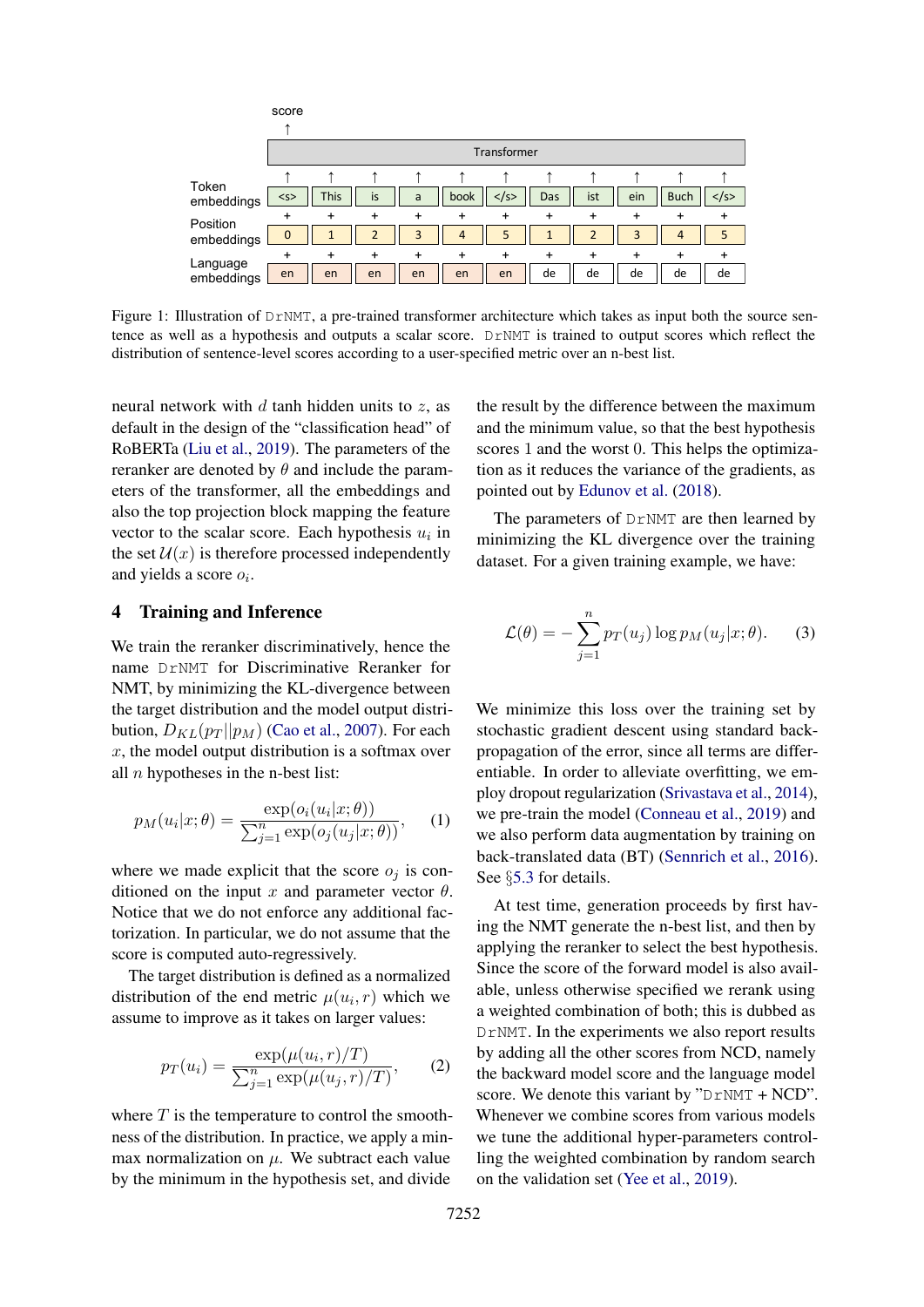#### 5 Experimental Setup

In this section we describe the datasets, baselines and model details.

#### 5.1 Datasets

We experiment on four language pairs: German-English (De-En), English-German (En-De), English-Tamil (En-Ta) and Russian-English (Ru-En). For training on De-En and En-De, we use NewsCommentary from WMT'19 [\(Barrault et al.,](#page-8-12) [2019\)](#page-8-12) and NewsCrawl2018 for the parallel dataset and target side monolingual data, respectively. We validate on newstest2014 and newstest2015, and test on newstest2016, 2017, 2018 and 2019. For En-Ta, we use all bitext and monolingual data shared by the WMT'20 news translation task for training, and the officially released development and test sets for validation and testing purposes. For Ru-En, we use all the parallel data from WMT'19 [\(Barrault et al.,](#page-8-12) [2019\)](#page-8-12) and NewsCrawl2018 as the monolingual dataset for training, validate on newstest2015 and 2016, and test on newstest 2017, 2018 and 2019.

We follow the steps in [Ng et al.](#page-9-4) [\(2019\)](#page-9-4) for data preprocessing, including sentence deduplication, language identification filtering on all bitext and monolingual data [\(Joulin et al.,](#page-8-13) [2017\)](#page-8-13) and indomain filtering [\(Moore and Lewis,](#page-9-13) [2010\)](#page-9-13) on Tamil CommonCrawl data. [Table 1](#page-3-1) shows the resulting size of each dataset. For the base NMT models, we learn 30K byte-pair encoding (BPE) units for De-En and En-De, 20K BPE units for En-Ta and 24K BPE units for Ru-En separately, using the sentencepiece toolkit [\(Kudo and Richardson,](#page-8-14) [2018\)](#page-8-14). All systems are evaluated using SACRE-BLEU [\(Post,](#page-9-14) [2018\)](#page-9-14).

#### <span id="page-3-3"></span>5.2 Baselines

We use the Transformer [\(Vaswani et al.,](#page-9-15) [2017\)](#page-9-15) architecture and train MT models using bitext data only. These are the models that generate the n-best list, and which serve also as a lower bound for the performance of DrNMT. BT data is generated from beam decoding with beam size equal to 5. Since the bitext data of En-Ta originates from seven different sources, we prepend dataset tags to each source sentence to indicate the origin [\(Kobus et al.,](#page-8-15) [2017\)](#page-8-15). We do not prepend any tags on the validation and test sets when decoding, as this choice worked best during cross-validation. In general and for each language pair, we tune the model architecture and

<span id="page-3-1"></span>

|                 |      | De-En En-De En-Ta Ru-En |      |       |
|-----------------|------|-------------------------|------|-------|
| bitext          |      |                         |      |       |
| training        | 326K | 326K                    | 621K | 28.9M |
| validation      | 5.2K | 5.2K                    | 2K   | 5.8K  |
| test            | 11K  | 11K                     | 1 K  | 8K.   |
| monolingual 17M |      | 37M                     | 27M  | 17M   |

Table 1: Number of sentences in each dataset used in the experiments after pre-processing.

all hyper-parameters on the validation set.

In addition to beam decoding, we consider two reranking baselines. First, we consider the method recently introduced by [Salazar et al.](#page-9-8) [\(2019\)](#page-9-8). In its simplest formulation, this takes a pre-trained masked language model (MLM) on the target side, and iteratively masks one word of the hypothesis at the time and aggregates the corresponding scores to yield a score for the whole hypothesis. Then, this score is combined with the score of the forward model to rerank the n-best list; this is dubbed as "fw + MLM". We also have a version of MLM which is tuned on our target side monolingual dataset; we dub this "fw + MLM-ft".

Finally, we consider reranking using noisy channel decoding (NCD; [Yee et al.](#page-9-3) [2019\)](#page-9-3). NCD reranks by taking a weighted combination of three scores: the forward model score, the score of a target-side language model (LM), and the score of a backward model. A length penalty is then applied on the combined score. The weights and the length penalty are tuned on the validation set via random search. All LMs are transformers with 16 blocks, 16 attention heads and embedding size 1024. They are trained on the target side monolingual data only.

#### <span id="page-3-0"></span>5.3 Setting Up **DrNMT**

We use  $XLM-R<sub>Base</sub><sup>2</sup>$  $XLM-R<sub>Base</sub><sup>2</sup>$  $XLM-R<sub>Base</sub><sup>2</sup>$  [\(Conneau et al.,](#page-8-11) [2019\)](#page-8-11), a transformer-based multilingual MLM trained on more than 2.5T of of filtered CommonCrawl data in 100 languages, including En, De, Ta and Ru, as the pre-trained model for DrNMT. The same model is also used in the MLM baseline described in §[5.2.](#page-3-3) The XLM-R<sub>Base</sub> model consists of 12 transformer blocks, 12 attention heads, embedding size 768 (270M params) and has a vocabulary size of 250K BPE units. As each training sample of XLM-R only contained one single language, we further enhance the model with two language embeddings,

<span id="page-3-2"></span><sup>&</sup>lt;sup>2</sup>[https://github.com/pytorch/fairseq/](https://github.com/pytorch/fairseq/tree/master/examples/xlmr) [tree/master/examples/xlmr](https://github.com/pytorch/fairseq/tree/master/examples/xlmr)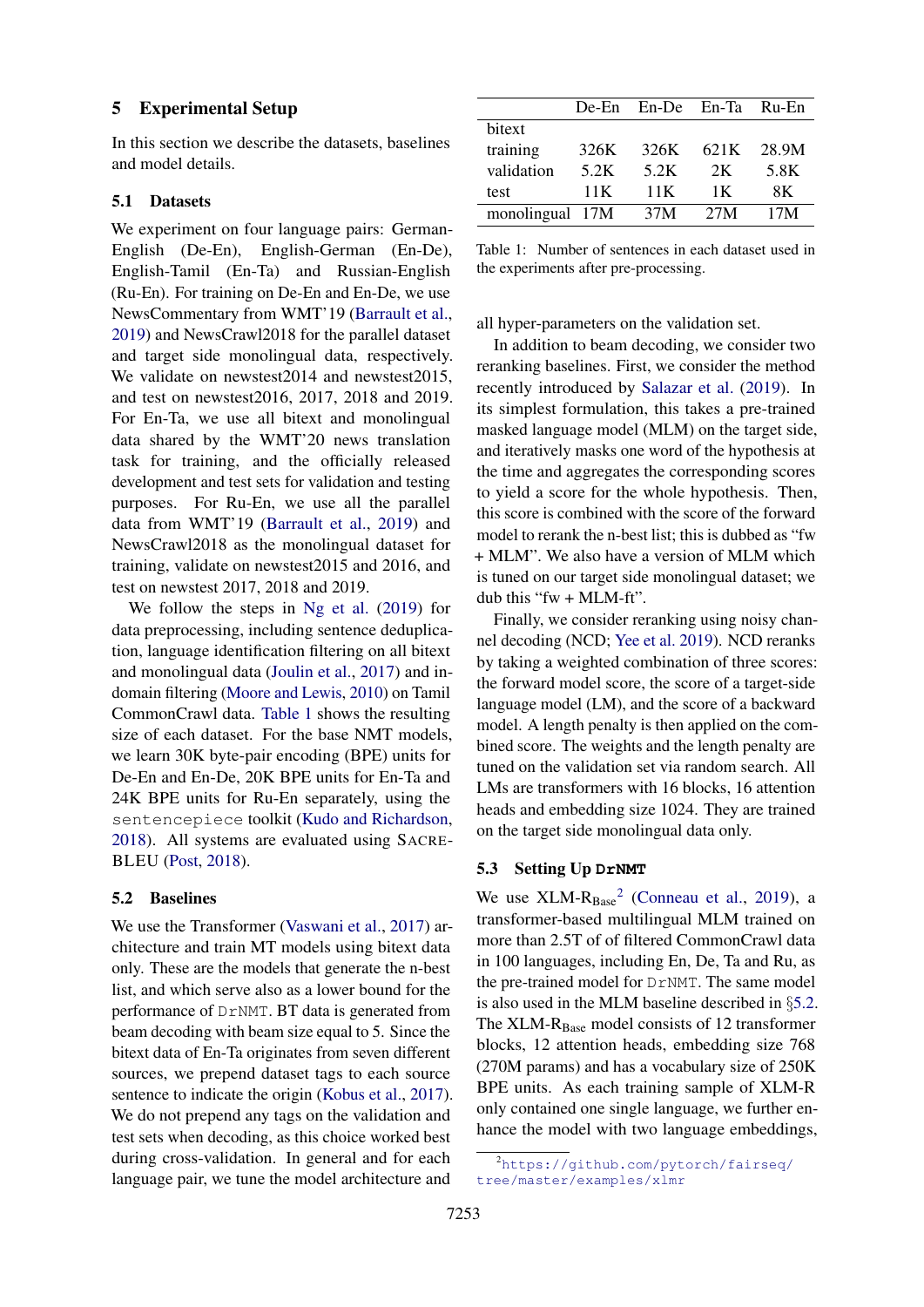<span id="page-4-1"></span>

|                                   | DeEn  |      | En-De |      | En-Ta |      | $Ru$ -En |      |
|-----------------------------------|-------|------|-------|------|-------|------|----------|------|
| <b>BLEU</b>                       | valid | test | valid | test | valid | test | valid    | test |
| beam(fw)                          | 24.7  | 27.7 | 23.1  | 26.6 | 8.8   | 6.0  | 33.5     | 34.3 |
| $+$ MLM (Salazar et al., 2019)    | 25.7  | 28.7 | 23.5  | 27.1 | 8.8   | 5.8  | 33.8     | 34.8 |
| $+$ MLM-ft (Salazar et al., 2019) | 25.8  | 28.8 | 23.7  | 27.5 | 8.8   | 5.8  | 33.9     | 35.0 |
| $+LM$                             | 26.3  | 29.2 | 24.3  | 28.5 | 9.4   | 6.2  | 34.6     | 35.8 |
| NCD (Yee et al., 2019)            | 27.2  | 30.9 | 24.8  | 29.1 | 9.7   | 6.3  | 35.3     | 36.8 |
| DrNMT                             | 27.6  | 31.5 | 24.7  | 29.0 | 9.7   | 6.4  | 35.3     | 37.1 |
| $+ NCD$                           | 27.9  | 31.8 | 25.1  | 29.7 | 10.0  | 6.5  | 35.7     | 37.3 |
| oracle BLEU                       | 33.3  | 37.4 | 31.4  | 35.9 | 13.6  | 9.5  | 45.3     | 47.0 |

Table 2: Validation and test BLEU with beam size 50. Results for De-En and En-De are averaged from newstest2014 and 2015 for validation and newstest2016, 2017, 2018 and 2019 for test. The results for Ru-En are averaged from newstest2015 and 2016 for validation and newstest2017, 2018 and 2019 for test.

initialized from random, to indicate the source and target languages for the reranker.

We perform beam decoding on both bitext and BT data using the baseline MT models to generate n-best lists with 50 hypotheses. We combine n-best lists from both bitext and BT as training data for the rerankers for De-En, En-De and En-Ta, and use only BT data for Ru-En. We train DrNMT with batch size 512, use Adam [\(Kingma and Ba,](#page-8-16) [2015\)](#page-8-16) and early-stop when the validation performance does not improve after 12K parameter updates. All hyper-parameters, including learning rate, number of warmup steps, dropout rate, etc., are tuned on the validation set. All models are implemented and trained using fairseq [\(Ott et al.,](#page-9-16) [2019\)](#page-9-16)<sup>[3](#page-4-0)</sup>.

#### 6 Results

In this section we report the main findings of our work. When optimizing for BLEU as metric, the performance of DrNMT and baselines for De-En, En-De, En-Ta and Ru-En is summarized in [Table 2.](#page-4-1) The findings are similar across the four language directions. We therefore focus the discussion on the De-En test set results.

First, we notice that all methods improve over the beam search output with gains ranging from 1.0 to 4.1 BLEU. However, there may be still room for improvement as the oracle performance suggests. The oracle is computed by selecting the best hypotheses based on BLEU with respect to the human reference. Of course, the oracle may be not achievable because of uncertainty in the translation task.

Second, [Salazar et al.](#page-9-8) [\(2019\)](#page-9-8)'s method, particularly the version fine-tuned on the in-domain training dataset, improves upon beam by 1.1 BLEU points. However, the improvement over beam is not as large as with NCD, which improves upon beam by 3.2 BLEU points, suggesting that among the non-discriminative reranking methods NCD performs the best.

Third, DrNMT performs on par (En-Ta, En-De and Ru-En) or better (De-En) than NCD, showing that discriminative reranking can be very competitive. Note, that the reranker requires only one additional forward pass through the hypotheses generated by beam, while NCD requires two forward passes (one for the LM and one for the backward MT model). Therefore, our reranker works at least as well as NCD while requiring roughly half of the compute.

Fourth, the discriminative reranker and NCD are complementary to each other, since combining both achieves the best performance overall across the three language directions, with gains between 0.9 BLEU (De-En) and 0.2 (En-Ta) compared to NCD, and an overall gain between 4.1 BLEU (De-En) and 0.5 (En-Ta) compared to the beam baseline.

Fifth, the gain brought by discriminative reranking can be better appreciated by comparing "fw + LM" and DrNMT, as the major difference between the two approaches is the objective function used for training them (generative language modeling instead of prediction of the distribution of BLEU scores). We can see that in all cases, discriminative reranking yields better translations, with gains between 0.2 and 2.3 BLEU points depending on the language direction.

Finally, we notice that En-Ta is a difficult lan-

<span id="page-4-0"></span><sup>&</sup>lt;sup>3</sup>Code for reproducing the results can be found at: [https://github.com/pytorch/fairseq/](https://github.com/pytorch/fairseq/tree/master/examples/discriminative_reranking_nmt) [tree/master/examples/discriminative\\_](https://github.com/pytorch/fairseq/tree/master/examples/discriminative_reranking_nmt) [reranking\\_nmt](https://github.com/pytorch/fairseq/tree/master/examples/discriminative_reranking_nmt)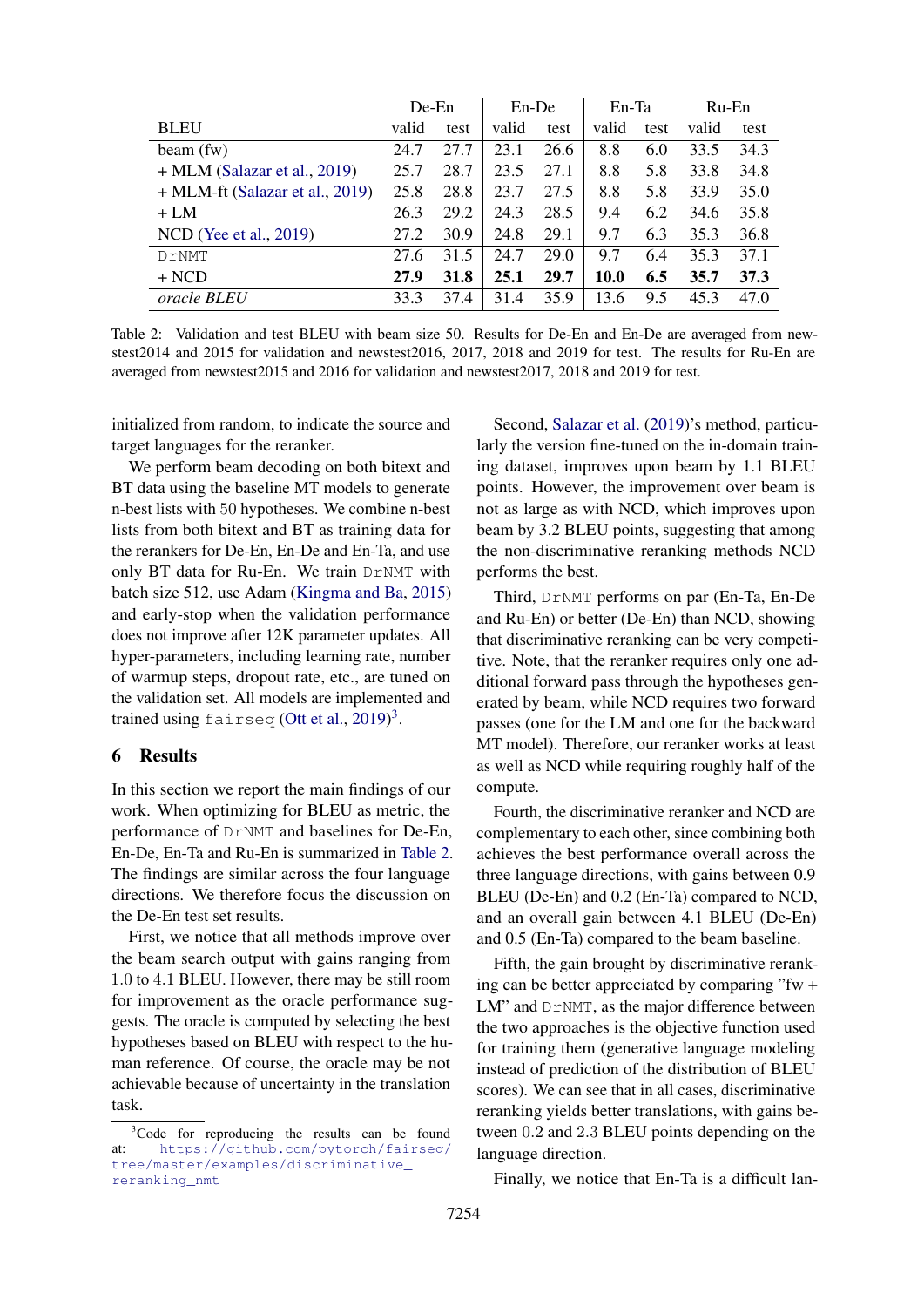<span id="page-5-0"></span>

|          | valid       |            | test        |            |
|----------|-------------|------------|-------------|------------|
|          | <b>BLEU</b> | <b>TER</b> | <b>BLEU</b> | <b>TER</b> |
| beam     | 24.7        | 60.9       | 27.7        | 58.0       |
| DrNMT(B) | 27.6        | 57.7       | 31.5        | 54.1       |
| $+ NCD$  | 27.9        | 57.9       | 31.8        | 54.2       |
| DrNMT(T) | 27.0        | 57.3       | 30.7        | 53.5       |
| $+$ NCD  | 27.3        | 57.0       | 31.1        | 53.4       |

Table 3: Average validation and test BLEU and TER on WMT'19 De-En with beam size 50 from rerankers trained with different metrics (B: BLEU, T: TER).

guage pair, in which the baseline NMT is weak and none of the reranking approaches work nearly as well as in the other language directions. The difference between validation and test BLEU scores suggests also a certain degree of overfitting to the validation set. Despite this, our reranker still yields the largest improvement over beam. [Ap](#page-11-0)[pendix B](#page-11-0) shows similar trends when test performance is measured in terms of translation error rate (TER) [\(Snover et al.,](#page-9-17) [2006\)](#page-9-17), showing that  $D\text{NMT}$ is not particularly overfitting to the training metric.

Human evaluation: We randomly sample 750 sentences from the De-En test sets and collect human ratings. We perform A/B testing, where a rater can see the source sentence together with translated sentences from two systems. We conduct two rounds of human evaluation by comparing the proposed "DrNMT + NCD" vs. "beam", and "DrNMT + NCD" vs. "NCD". For each sentence, we collect three ratings (between 0 to 100) and average the scores, treating sentences with a score difference less than 5 as equally good. Out of the 750 sentences, our proposed method generates better translation than beam on 149 sentences and is worse on 82 sentences, and it performs better than NCD on 123 sentences and worse on 108 sentences, corroborating the gains observed when measuring with BLEU.

Next we show that DrNMT works with other userspecified metrics, study how performance varies with the number of hypotheses and perform several ablation studies to better understand its critical components.

#### 6.1 Optimizing for a Different Metric

In order to validate the generality of DrNMT, we consider as metric  $\mu$  the opposite of TER, so that larger values indicate better translation quality.

[Table 3](#page-5-0) shows validation and test performance

in terms of both BLEU and TER when optimizing for either one of the two metrics. While the two metrics are correlated, the best results are achieved when optimizing for the metric used at test time.

#### 6.2 Varying the Number of Hypotheses

We examine the effect of training the reranker with different sizes of the n-best list,  $\mathcal{U}(x)$ . Even though we fix the n-best list size at training time, we can apply the reranker on n-best lists of different sizes at test time. [Figure 2](#page-6-0) shows the performance of DrNMT on De-En validation sets from four rerankers trained with 5, 10, 20 and 50 hypotheses, respectively.

As the size of the n-best list during test time increases, the performance of all rerankers and NCD improve. On the other hand, the performance of beam decoding starts to saturate early at beam size 10. A reranker trained with 50 hypotheses gives a 1.4 BLEU improvement over beam decoding when beam size is only 5 at test time, and the improvement increases to 3.4 BLEU as we increase the beam size to 200 at test time. DrNMT consistently perform better than or equally well as NCD in all training and testing scenarios.

Interestingly, a reranker trained with more hypotheses performs better than one trained with fewer hypotheses, regardless of the beam size used at test time. For instance, when the beam size is 20 at test time, the reranker trained with beam 50 improves over beam by 2.3 BLEU points, while the one which was trained with 20 like at test time, improves by 2.2 BLEU points.

To our surprise, a reranker trained with only 5 hypotheses can still yield a 3.2 BLEU gain compared with beam decoding when used to rerank 200 hypotheses during test time, indicating that the reranker suffers little from the mismatch between training and testing conditions. As a result, depending on available compute resources, one can decide to set the number of hypotheses to the largest value possible to get better test time performance with larger n-best lists, while being robust to the particular choice used at training time.

### 6.3 Ablation Study

We report an ablation study by probing all major design choices made. We train DrNMT by optimizing BLEU and evaluate it on the validation set of the De-En task using 50 hypotheses both at training and test time. [Table 4](#page-6-1) summarizes all the results.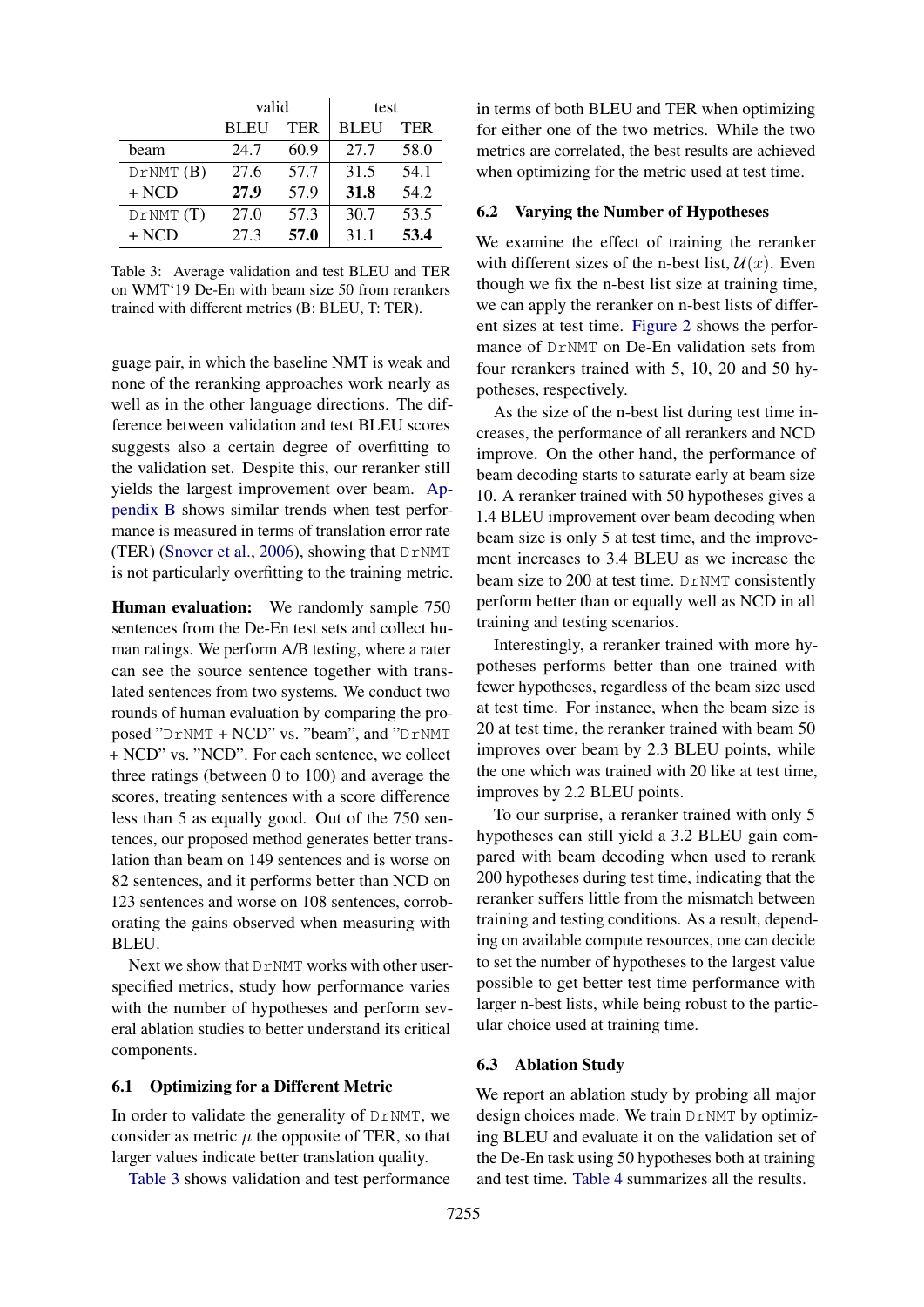<span id="page-6-0"></span>

Number of hypotheses in test time

Figure 2: BLEU on the validation set of De-En of rerankers trained with *n* equal to 5, 10, 20 or 50 hypotheses (denoted by " $D\Gamma NMT (n)$ ") and NCD when reranking using different numbers of hypotheses at test time (x-axis).

<span id="page-6-1"></span>

|                   | valid |
|-------------------|-------|
| proposed          | 27.6  |
| - pre-training    | 26.8  |
| - source sentence | 27.4  |
| - normalization   | 27.2  |
| - BT data         | 25.6  |
| 6 layers          | 27.1  |
| 3 layers          | 26.7  |

Table 4: Ablation study on the various design choices of the proposed approach. All results are evaluated on the De-En validation set.

Pre-training: We investigate the importance of pre-training by comparing with a reranker of the same size initialized with random weights. [Ta](#page-6-1)[ble 4](#page-6-1) shows that a randomly initialized reranker performs significantly less well, with a decrease of 0.8 BLEU. In addition to lower performance, a randomly initialized reranker also trains more slowly, by requiring  $1.6 \times$  more weight updates compared to the pre-trained reranker to converge. This corroborates our choice to pre-train, as the reranking task is fairly related to the pre-training task and we lack sufficient labeled data to train such a large model from scratch. Notice that our pre-trained reranker trains for at most two passes over the data before starting to overfit to its training set.

Source sentence: When comparing "fw + LM" against DrNMT to assess the impact of training discriminatively, we did not take into account a confounding factor which is the fact that the LM

does not attend over the source sentence. Indeed, [Salazar et al.](#page-9-8) [\(2019\)](#page-9-8) score hypotheses without taking into account the source sentence. What is the gain brought by considering also the source sentence? To answer this question we compare our reranker with a reranker that takes as input only the hypotheses. As shown in [Table 4,](#page-6-1) including the source sentences achieves a small gain of 0.2 BLEU.

Normalization: We apply minmax normalization and set  $T = 0.5$  when computing the target distribution in the training objective, so that for every source sentence, the range of the BLEU scores of its hypotheses is between 0 and 2. This choice yields a 0.4 BLEU improvement compared to a reranker trained with the raw BLEU scores.

Training data: So far we've been training the reranker with both bitext and BT data. In [Table 4,](#page-6-1) we see that training the reranker with only bitext data deteriorates the model's performance by 2 BLEU points. The model starts overfitting after 15 passes over the small bitext (around 9,000 parameter updates). Incorporating the BT data helps alleviate this issue. The model achieves the best validation performance after 1.9 passes over the combination of bitext and BT data (around 63,000 parameter updates).

Model size: We explore building the reranker using only the first few layers of the  $XLM-R<sub>Base</sub>$ model. Since beam hypotheses often differ only locally on isolated phrases, one may wonder whether more local features, as those produced by a shallower reranker may work better. Moreover, reducing the model capacity may help preventing overfitting. Compared with either only three or six transformer blocks, [Table 4](#page-6-1) shows that deeper and bigger models work better, despite being more prone to overfitting and despite capturing more global information about their input.

#### 6.4 Other Training and Model Variations

We conclude our empirical evaluation by investigating how reranking works on top of baseline NMT models trained with back-translation, and by reporting two variations of model architectures. As before, we report results on the validation set of the De-En task with n-best list of size 50, using BLEU as metric.

MT trained with bitext+BT: Would the gains brought by the reranker carry over when this is ap-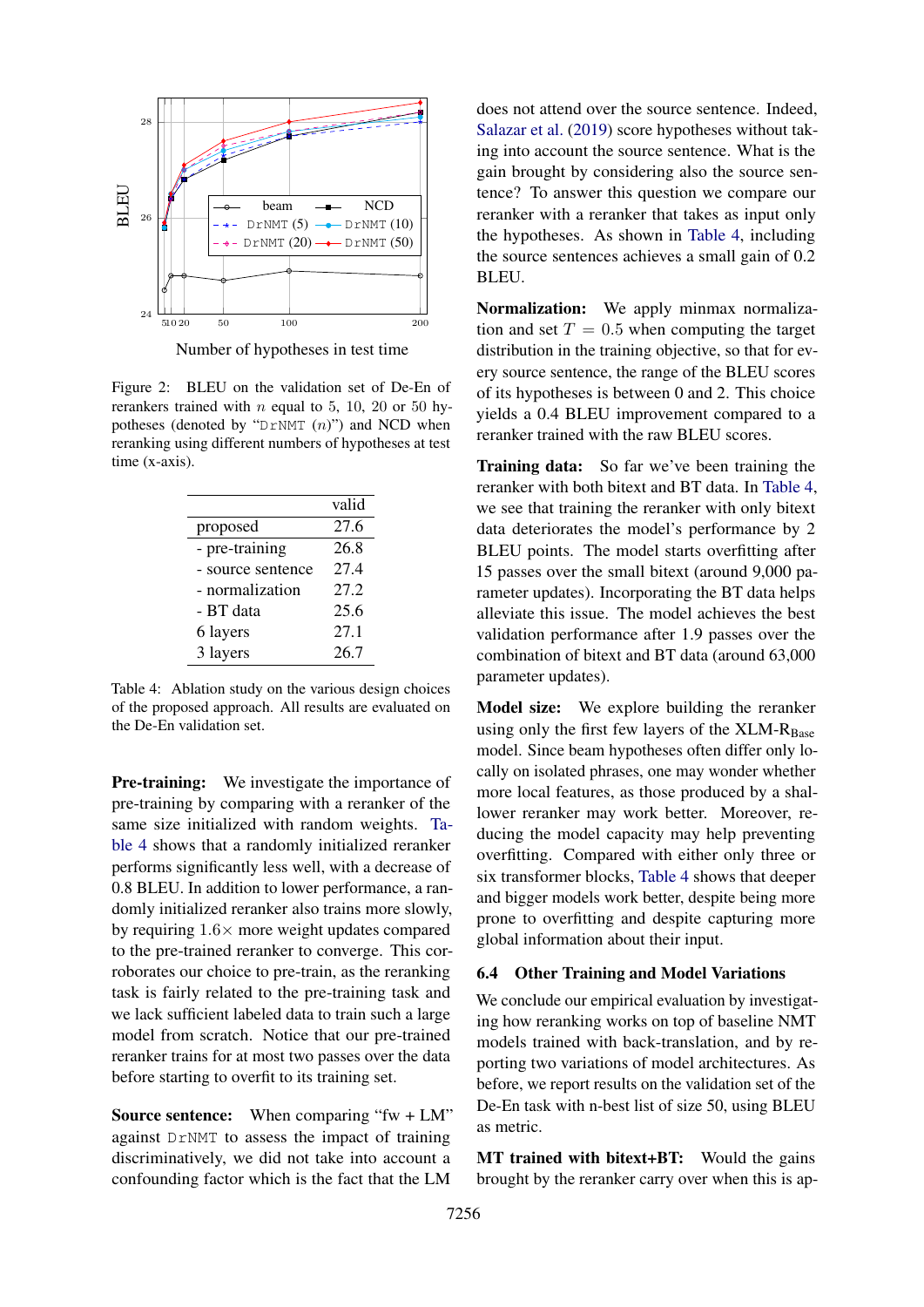<span id="page-7-0"></span>

|                                 | valid |
|---------------------------------|-------|
| beam (fw)                       | 31.6  |
| + MLM (Salazar et al., 2019)    | 32.6  |
| + MLM-ft (Salazar et al., 2019) | 32.6  |
| $+LM$                           | 33.1  |
| NCD (Yee et al., 2019)          | 33.3  |
| DrNMT                           | 33.1  |
| $+$ NCD                         | 33.6  |

Table 5: Reranking the output of a baseline trained with back-translation.

<span id="page-7-1"></span>

|                           | valid |
|---------------------------|-------|
| encoder + causal decoder  | 26.8  |
| bi-directional (proposed) | 27.6  |

<span id="page-7-2"></span>Table 6: Effect of a causal vs. non-causal reranker.

|                             | valid |
|-----------------------------|-------|
| set-level                   | 27.6  |
| hypothesis-level (proposed) | 27.6  |

Table 7: Reranking with features computed over the entire n-best list (set-level reranking) vs. features from just the current hypothesis.

plied on the n-best list produced by a baseline NMT model trained with back-translation? As shown in [Table 2](#page-4-1) the beam baseline on validation was at 24.7 BLEU, while if we train the NMT by adding backtranslated data, BLEU increases to 31.6 [\(Table 5\)](#page-7-0). In this case, we train the reranker using hypotheses generated by the more powerful NMT model trained with back-translated data. From [Table 5,](#page-7-0) we can see that  $DrNMT$  gives 1.5 BLEU improvement over the beam decoding baseline, and combining NCD and reranker gives an additional gain of 0.5 BLEU, which is less than what we reported in [Table 2](#page-4-1) but still confirming the overall finding of discriminative reranker and NCD performing similarly while being complementary to each other.

Causal vs. bidirectional: As the complete hypothesis is available during reranking, the architecture of our reranker is bidirectional as it conditions on the whole sentence. This contrasts with how the baseline NMT model generates hypotheses and how it scores them with beam which leverages an auto-regressive decomposition. Here we explore the importance of joint modeling and consider an alternative reranker which consists of an encoder and a *causal* decoder, and which is therefore initialized from the base NMT generating the n-best list. Given a source sentence and a hypothesis as input, the output of the decoder is a  $T \times d$  matrix (notice that hidden states are causal), where  $T$  is the number of tokens of the hypothesis, and  $d$  is the hidden dimension. We average the output across position to obtain a d-dimensional representation and apply the same one-hidden layer neural network to obtain a reranking score. [Table 6](#page-7-1) shows that our bidirectional architecture outperforms the causal architecture by 0.8 BLEU.

Set reranker: While our training objective considers the full set of hypotheses of each source

sentence, the reranker scores each pair of  $(x, u_i)$  in isolation; it never compares hypotheses directly. We therefore explore an architecture that computes cross-hypothesis features. In the original reranker architecture, the model produces a ddimensional representation for each  $(x, u_i)$ . We add another transformer block that computes selfattention across the set of  $n$  representations for  $\{(x, u) | u \in \mathcal{U}(x)\}\)$ . We then apply the one hidden layer projection block to map each  $d$  dimensional vector to a single score as before, yielding  $n$  scores for reranking. This design enables the model to have set-level information during reranking, and thus the scoring has to be performed on the full set at once. [Table 7](#page-7-2) shows that these two model variants perform the same, suggesting that set level representations may need to be captured at a lower layer of the transformer. We leave this avenue of exploration for future work.

### 7 Conclusions

Reranking is effective for both SMT and NMT. Inspired by work done almost two decades ago [\(Shen](#page-9-1) [et al.,](#page-9-1) [2004;](#page-9-1) [Och,](#page-9-18) [2003\)](#page-9-18), we studied discriminative reranking for NMT and found that it performs at least as well as the strongest generative reranking method we are aware of, namely noisy channel decoding (NCD) [\(Yee et al.,](#page-9-3) [2019\)](#page-9-3) - as long as care is taken to alleviate overfitting.

There is a subtle trade-off between improvements stemming from optimizing the end metric and addressing exposure bias on the one hand, and poor generalization and sample inefficiency of discriminative training on the other hand. In this study we regularize the reranker by using dropout, by pre-training on large corpora and by performing data augmentation.

Empirically, we found that NCD and our discrim-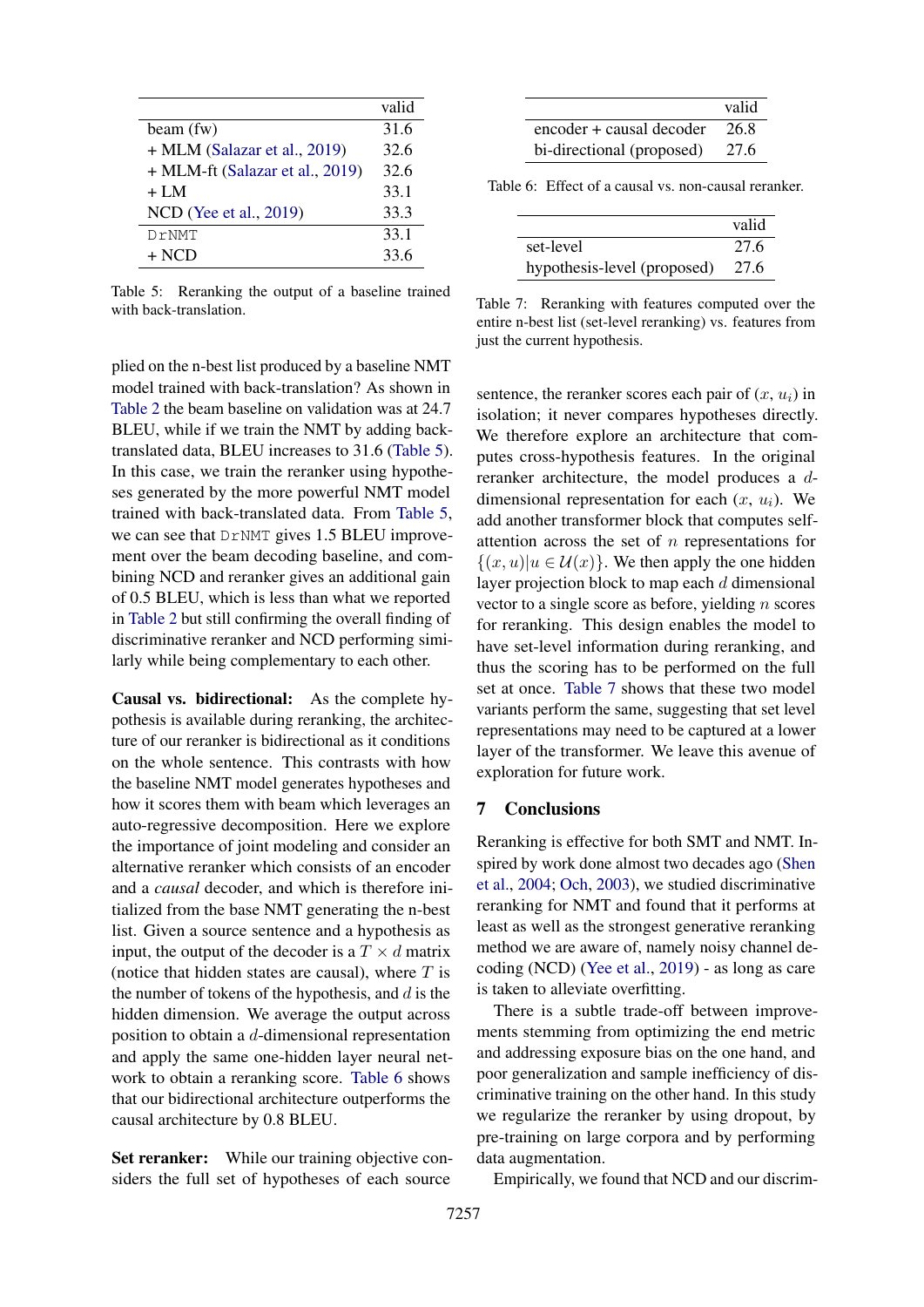inative reranker are complementary to each other, yielding sizeable improvements over each other and the beam baseline. Our reranker is computationally less demanding than NCD, since it consists of a single model while NCD requires scoring using two additional models. Our reranker is also robust to the choice of the size of the n-best list and other hyper-parameters settings.

In the future we plan to investigate better ways to alleviate sample inefficiency, as well as to design more effective architectures to score at the set level.

#### Acknowledgments

We would like to thank Peng-Jen Chen for his guidance on training NMT systems, and Sergey Edunov for his advice on setting up the human evaluation.

### References

- <span id="page-8-5"></span>Michael Auli and Jianfeng Gao. 2014. Decoder integration and expected BLEU training for recurrent neural network language models. In *Proceedings of the 52nd Annual Meeting of the Association for Computational Linguistics (Volume 2: Short Papers)*, pages 136–142.
- <span id="page-8-12"></span>Loïc Barrault, Ondřej Bojar, Marta R Costa-Jussà, Christian Federmann, Mark Fishel, Yvette Graham, Barry Haddow, Matthias Huck, Philipp Koehn, Shervin Malmasi, et al. 2019. Findings of the 2019 conference on machine translation (WMT19). In *Proceedings of the Fourth Conference on Machine Translation (Volume 2: Shared Task Papers, Day 1)*, pages 1–61.
- <span id="page-8-9"></span>Zhe Cao, Tao Qin, Tie-Yan Liu, Ming-Feng Tsai, and Hang Li. 2007. Learning to rank: from pairwise approach to listwise approach. In *Proceedings of the 24th international conference on Machine learning*, pages 129–136.
- <span id="page-8-0"></span>Eugene Charniak and Mark Johnson. 2005. Coarseto-fine n-best parsing and MaxEnt discriminative reranking. In *Proceedings of the 43rd Annual Meeting of the Association for Computational Linguistics (ACL'05)*, pages 173–180.
- <span id="page-8-1"></span>Michael Collins and Terry Koo. 2005. Discriminative reranking for natural language parsing. *Computational Linguistics*.
- <span id="page-8-11"></span>Alexis Conneau, Kartikay Khandelwal, Naman Goyal, Vishrav Chaudhary, Guillaume Wenzek, Francisco Guzmán, Edouard Grave, Myle Ott, Luke Zettlemoyer, and Veselin Stoyanov. 2019. Unsupervised cross-lingual representation learning at scale. *arXiv preprint arXiv:1911.02116*.
- <span id="page-8-7"></span>Alexis Conneau and Guillaume Lample. 2019. Crosslingual language model pretraining. In *Advances*

*in Neural Information Processing Systems*, pages 7059–7069.

- <span id="page-8-4"></span>Yuntian Deng, Anton Bakhtin, Myle Ott, Arthur Szlam, and Marc'Aurelio Ranzato. 2020. Residual energybased models for text generation. In *International Conference on Learning Representations*.
- <span id="page-8-2"></span>Jacob Devlin, Ming-Wei Chang, Kenton Lee, and Kristina Toutanova. 2019. BERT: Pre-training of deep bidirectional transformers for language understanding. In *Proceedings of the 2019 Conference of the North American Chapter of the Association for Computational Linguistics: Human Language Technologies, Volume 1 (Long and Short Papers)*, pages 4171–4186.
- <span id="page-8-10"></span>Sergey Edunov, Myle Ott, Michael Auli, David Grangier, and Marc'Aurelio Ranzato. 2018. Classical structured prediction losses for sequence to sequence learning. In *Proceedings of the 2018 Conference of the North American Chapter of the Association for Computational Linguistics: Human Language Technologies, Volume 1 (Long Papers)*, pages 355–364.
- <span id="page-8-6"></span>Terumasa Ehara. 2017. SMT reranked NMT. In *Workshop on Asian Translation*.
- <span id="page-8-3"></span>Kenji Imamura and Eiichiro Sumita. 2017. Ensemble and reranking: Using multiple models in the NICT-2 neural machine translation system at WAT2017. In *Workshop on Asian Translation*.
- <span id="page-8-13"></span>Armand Joulin, Edouard Grave, Piotr Bojanowski, and ´ Tomáš Mikolov. 2017. Bag of tricks for efficient text classification. In *Proceedings of the 15th Conference of the European Chapter of the Association for Computational Linguistics: Volume 2, Short Papers*, pages 427–431.
- <span id="page-8-16"></span>Diederik P. Kingma and Jimmy Ba. 2015. [Adam: A](http://arxiv.org/abs/1412.6980) [method for stochastic optimization.](http://arxiv.org/abs/1412.6980) In *3rd International Conference on Learning Representations, ICLR 2015, San Diego, CA, USA, May 7-9, 2015, Conference Track Proceedings*.
- <span id="page-8-15"></span>Catherine Kobus, Josep M Crego, and Jean Senellart. 2017. Domain control for neural machine translation. In *Proceedings of the International Conference Recent Advances in Natural Language Processing, RANLP 2017*, pages 372–378.
- <span id="page-8-14"></span>Taku Kudo and John Richardson. 2018. Sentencepiece: A simple and language independent subword tokenizer and detokenizer for neural text processing. In *Proceedings of the 2018 Conference on Empirical Methods in Natural Language Processing: System Demonstrations*, pages 66–71.
- <span id="page-8-8"></span>Yinhan Liu, Myle Ott, Naman Goyal, Jingfei Du, Mandar Joshi, Danqi Chen, Omer Levy, Mike Lewis, Luke Zettlemoyer, and Veselin Stoyanov. 2019. RoBERTa: A robustly optimized BERT pretraining approach. *arXiv preprint arXiv:1907.11692*.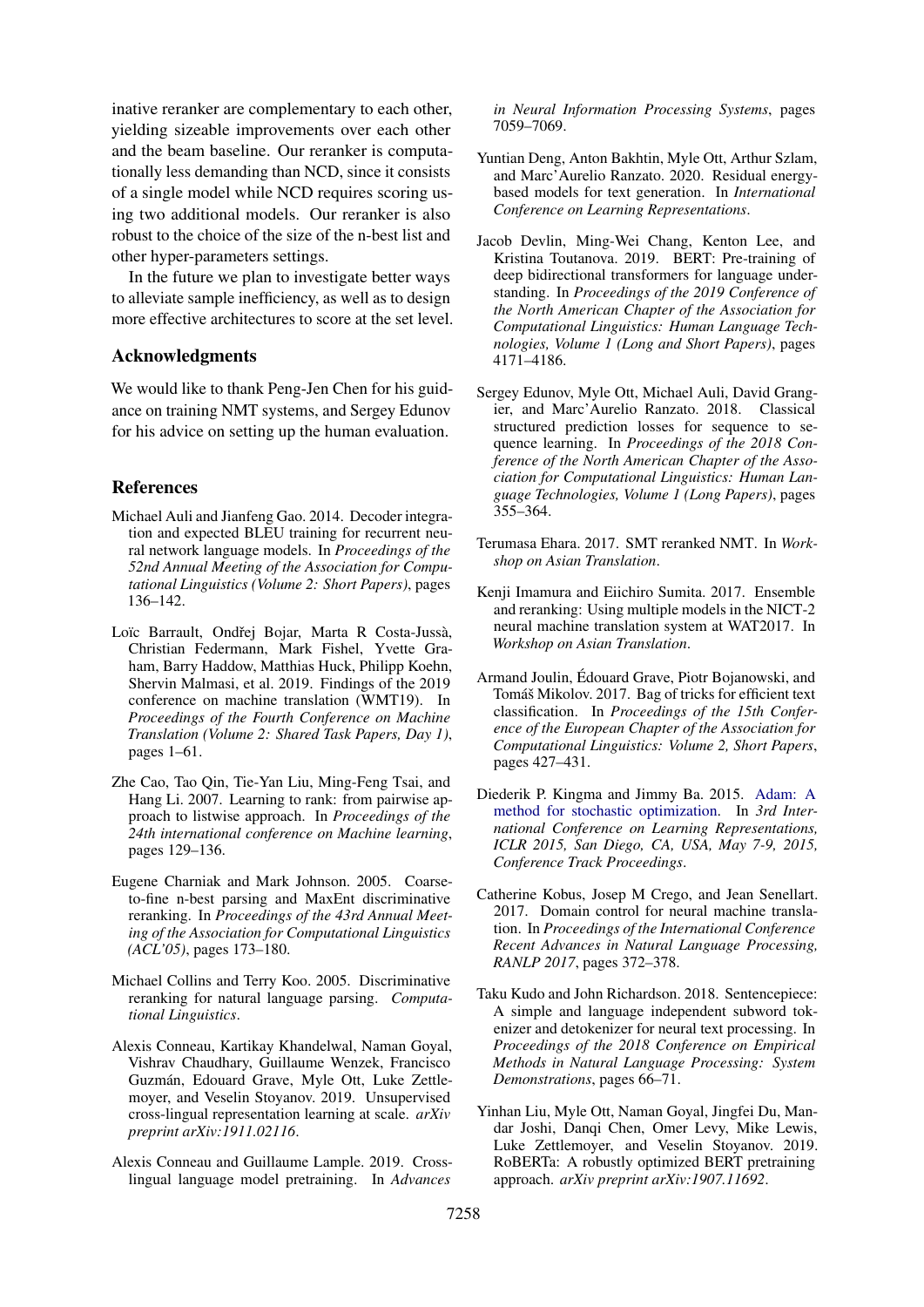- <span id="page-9-6"></span>Yuchen Liu, Long Zhou, Yining Wang, Yang Zhao, Jiajun Zhang, and Chengqing Zong. 2018. A comparable study on model averaging, ensembling and reranking in NMT. In *International Conference on Natural Language Processing and Chinese Computing*, pages 299–308. Springer.
- <span id="page-9-13"></span>Robert C Moore and William Lewis. 2010. Intelligent selection of language model training data. In *Proceedings of the Association for Computational Linguistics 2010 Conference Short Papers*, pages 220– 224.
- <span id="page-9-9"></span>Subhajit Naskar, Amirmohammad Rooshenas, Simeng Sun, Mohit Iyyer, and Andrew McCallum. 2020. Energy-based reranking: Improving neural machine translation using energy-based models. *arXiv:2009.13267*.
- <span id="page-9-4"></span>Nathan Ng, Kyra Yee, Alexei Baevski, Myle Ott, Michael Auli, and Sergey Edunov. 2019. Facebook FAIR's WMT19 news translation task submission. In *Proceedings of the Fourth Conference on Machine Translation (Volume 2: Shared Task Papers, Day 1)*, pages 314–319.
- <span id="page-9-18"></span>Franz Josef Och. 2003. [Minimum error rate training in](https://doi.org/10.3115/1075096.1075117) [statistical machine translation.](https://doi.org/10.3115/1075096.1075117) In *Proceedings of the 41st Annual Meeting of the Association for Computational Linguistics*, pages 160–167, Sapporo, Japan. Association for Computational Linguistics.
- <span id="page-9-0"></span>Franz Josef Och, Daniel Gildea, Sanjeev Khudanpur, Anoop Sarkar, Kenji Yamada, Alexander Fraser, Shankar Kumar, Libin Shen, David A Smith, Katherine Eng, et al. 2004. A smorgasbord of features for statistical machine translation. In *Proceedings of the Human Language Technology Conference of the North American Chapter of the Association for Computational Linguistics: HLT-NAACL 2004*, pages 161–168.
- <span id="page-9-16"></span>Myle Ott, Sergey Edunov, Alexei Baevski, Angela Fan, Sam Gross, Nathan Ng, David Grangier, and Michael Auli. 2019. fairseq: A fast, extensible toolkit for sequence modeling. In *Proceedings of the 2019 Conference of the North American Chapter of the Association for Computational Linguistics (Demonstrations)*, pages 48–53.
- <span id="page-9-11"></span>Kishore Papineni, Salim Roukos, Todd Ward, and Wei-Jing Zhu. 2002a. BLEU: a method for automatic evaluation of machine translation. In *Proceedings of the 40th annual meeting of the Association for Computational Linguistics*, pages 311–318.
- <span id="page-9-19"></span>Kishore Papineni, Salim Roukos, Todd Ward, and Wei-Jing Zhu. 2002b. [Bleu: a method for automatic eval](https://doi.org/10.3115/1073083.1073135)[uation of machine translation.](https://doi.org/10.3115/1073083.1073135) In *Proceedings of the 40th Annual Meeting of the Association for Computational Linguistics*, pages 311–318, Philadelphia, Pennsylvania, USA. Association for Computational Linguistics.
- <span id="page-9-14"></span>Matt Post. 2018. A call for clarity in reporting BLEU scores. In *Proceedings of the Third Conference on Machine Translation: Research Papers*, pages 186– 191.
- <span id="page-9-2"></span>Marc'Aurelio Ranzato, Sumit Chopra, Michael Auli, and Wojciech Zaremba. 2016. Sequence level training with recurrent neural networks. In *International Conference on Learning Representations*.
- <span id="page-9-8"></span>Julian Salazar, Davis Liang, Toan Q Nguyen, and Katrin Kirchhoff. 2019. Masked language model scoring. *arXiv preprint arXiv:1910.14659*.
- <span id="page-9-5"></span>Rico Sennrich, Barry Haddow, and Alexandra Birch. 2016. Improving neural machine translation models with monolingual data. In *Association for Computational Linguistics*.
- <span id="page-9-1"></span>Libin Shen, Anoop Sarkar, and Franz Josef Och. 2004. Discriminative reranking for machine translation. In *Proceedings of the Human Language Technology Conference of the North American Chapter of the Association for Computational Linguistics: HLT-NAACL 2004*, pages 177–184.
- <span id="page-9-17"></span>Matthew Snover, Bonnie Dorr, Richard Schwartz, Linnea Micciulla, and John Makhoul. 2006. A study of translation edit rate with targeted human annotation. In *Proceedings of Association for Machine Translation in the Americas*.
- <span id="page-9-12"></span>Nitish Srivastava, Geoffrey Hinton, Alex Krizhevsky, Ilya Sutskever, and Ruslan Salakhutdinov. 2014. Dropout: A simple way to prevent neural networks from overfitting. *Journal of Machine Learning Research*, 15(56):1929–1958.
- <span id="page-9-15"></span>Ashish Vaswani, Noam Shazeer, Niki Parmar, Jakob Uszkoreit, Llion Jones, Aidan N Gomez, Łukasz Kaiser, and Illia Polosukhin. 2017. Attention is all you need. In *Advances in neural information processing systems*, pages 5998–6008.
- <span id="page-9-7"></span>Yuguang Wang, Shanbo Cheng, Liyang Jiang, Jiajun Yang, Wei Chen, Muze Li, Lin Shi, Yanfeng Wang, and Hongtao Yang. 2017. Sogou neural machine translation systems for wmt17. In *Proceedings of the Second Conference on Machine Translation*, pages 410–415.
- <span id="page-9-10"></span>Lijun Wu, Yingce Xia, Li Zhao, Fei Tian, Tao Qin, Jianhuang Lai, and Tie-Yan Liu. 2018. Adversarial neural machine translation. *arXiv:1704.06933*.
- <span id="page-9-3"></span>Kyra Yee, Yann Dauphin, and Michael Auli. 2019. [Simple and effective noisy channel modeling for](https://doi.org/10.18653/v1/D19-1571) [neural machine translation.](https://doi.org/10.18653/v1/D19-1571) In *Proceedings of the 2019 Conference on Empirical Methods in Natural Language Processing and the 9th International Joint Conference on Natural Language Processing (EMNLP-IJCNLP)*, pages 5696–5701, Hong Kong, China. Association for Computational Linguistics.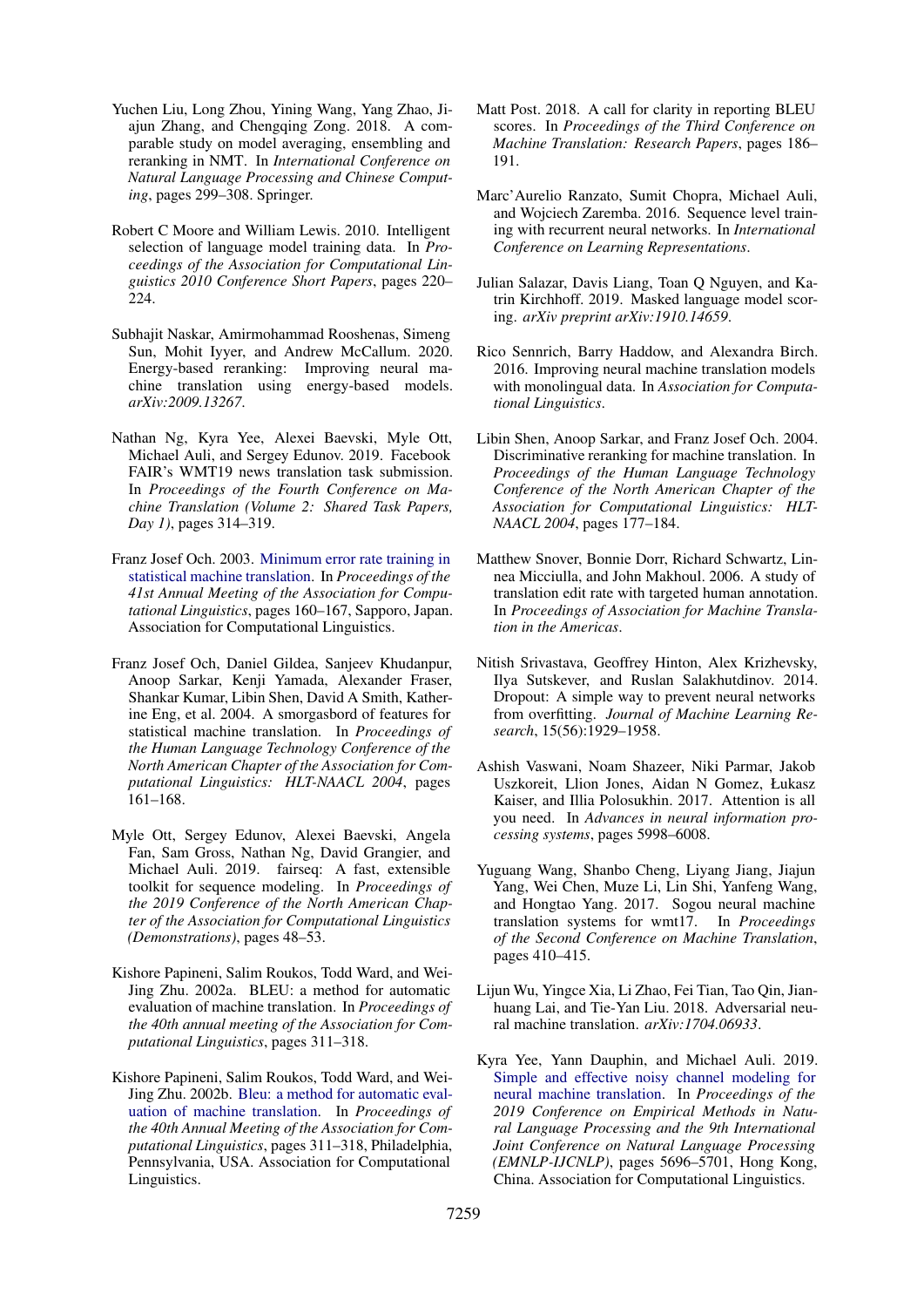- <span id="page-10-0"></span>Lei Yu, Phil Blunsom, Chris Dyer, Edward Grefenstette, and Tomás Kociský. 2017. The neural noisy channel. In *International Conference on Learning Representations, ICLR 2017*.
- <span id="page-10-1"></span>Zhirui Zhang, Shujie Liu, Mu Li, Ming Zhou, and Enhong Chen. 2018. Bidirectional generative adversarial networks for neural machine translation. In *Proceedings of the 22nd conference on computational natural language learning*, pages 190–199.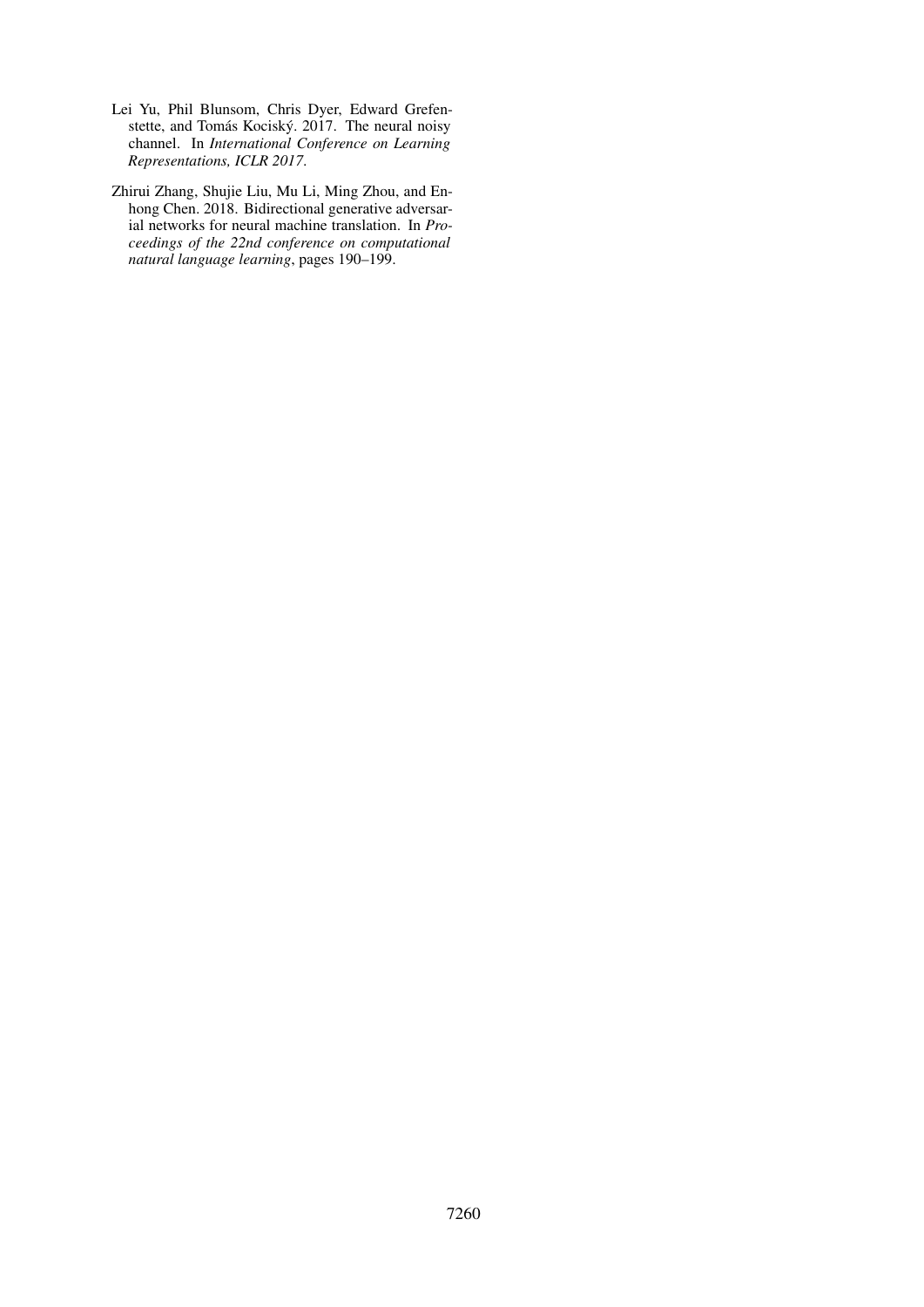## A Training details

## A.1 MT model

We build the baseline MT models in [Table 2](#page-4-1) following the Transformer big architecture [\(Vaswani](#page-9-15) [et al.,](#page-9-15) [2017\)](#page-9-15) with 6 layers, embedding size 1024 and 16 attention heads. [Table 8](#page-12-0) shows the additional hyper-parameters that we tune on the validation set for the best performing models of each language direction. We use Adam with  $\beta_1 = 0.9, \beta_2 =$  $0.98, \epsilon = 0.00000001$ , and apply an inverse square root learning rate schedule with 4000 warmup steps. We train for 200 epochs for De-En, En-De and En-Ta, and 100K updates for Ru-En, and select the best checkpoint based on validation loss.

# A.2 LM

For all LMs, we use 16 transformer layers, embedding size 1024, feed-forward network embedding size 4096 and 16 attention heads. We optimize with NAG with learning rate 0.0001 and a cosine learning rate schedule with 16K warmup steps. All models are trained on 32 GPUs for a maximum of 984K steps, and the best checkpoint is selected based on validation loss.

## A.3 **DrNMT**

We train DrNMT using Adam with  $\beta_1 = 0.9, \beta_2 =$  $0.98, \epsilon = 0.000001$ , and apply a polynomial learning rate decay schedule with 8000 warmup steps for De-En, En-Ta, and Ru-En, and 16K warmup steps for En-De. We use a learning rate of 0.00005 and dropout 0.2 for De-En, En-Ta, and Ru-En, and a learning rate of 0.00001 and dropout 0.1 for En-De.

# <span id="page-11-0"></span>B TER results

[Table 9](#page-12-1) summarizes the average validation and test TER [\(Snover et al.,](#page-9-17) [2006\)](#page-9-17) of DrNMT trained with BLEU [\(Papineni et al.,](#page-9-19) [2002b\)](#page-9-19) scores. [Table 10,](#page-12-2) [Ta](#page-12-3)[ble 11,](#page-12-3) and [Table 12](#page-13-0) show TER of each validation and test set for De-En, En-De and Ru-En, respectively. Note that for En-Ta we only have one validation and one test set.

## C BLEU results

[Table 13,](#page-13-1) [Table 14,](#page-13-2) and [Table 15](#page-13-3) show the performance of DrNMT, trained and evaluated on BLEU, on each validation and test set for De-En, En-De and Ru-En, respectively. The average validation and test BLEU scores of each language pair are reported in the main paper in [Table 2.](#page-4-1)

# D Examples

[Table 16](#page-14-0) and [Table 17](#page-14-1) show examples of translation from NCD and DrNMT + NCD.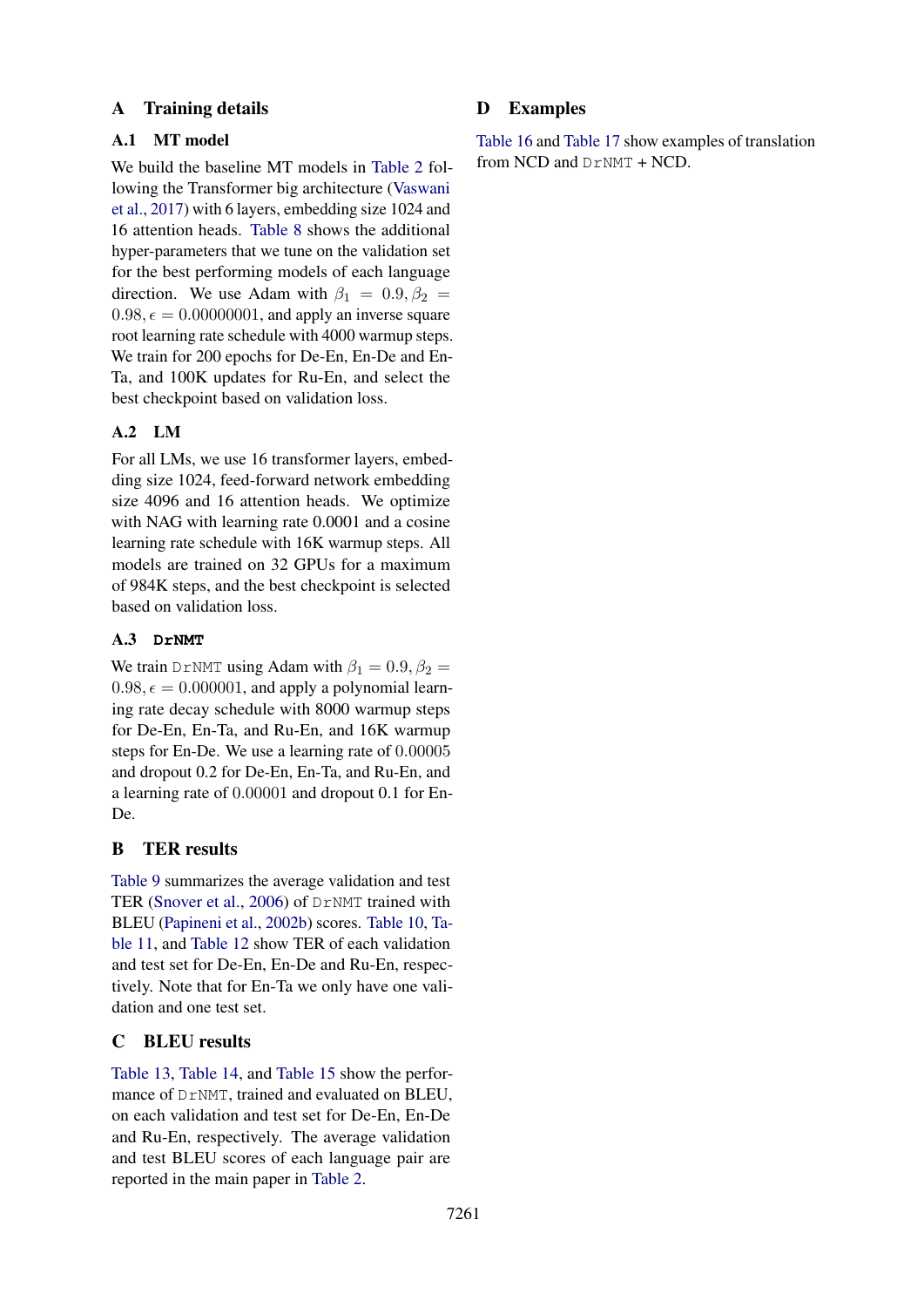<span id="page-12-0"></span>

|       |          |      | ffn embed<br>learning |         | label | max tokens | # GPUs |  |
|-------|----------|------|-----------------------|---------|-------|------------|--------|--|
|       | # params | size | rate                  | dropout |       | per GPU    |        |  |
| De-En | 207M     | 4096 | 0.0007                | 0.3     | 0.2   | 4000       | 4      |  |
| En-De | 207M     | 4096 | 0.0003                | 0.4     | 0.3   | 4000       |        |  |
| En-Ta | 197M     | 4096 | 0.0007                | 0.3     | 0.3   | 4000       |        |  |
| Ru-En | 276M     | 8192 | 0.0007                | 0.2     | 0.1   | 3584       | 128    |  |

Table 8: Baseline MT model hyper-parameters

<span id="page-12-1"></span>

|                                   | $De-En$ |      | $En-De$ |      | En-Ta |      | Ru-En |      |
|-----------------------------------|---------|------|---------|------|-------|------|-------|------|
| TER                               | valid   | test | valid   | test | valid | test | valid | test |
| beam(fw)                          | 60.9    | 58.0 | 67.1    | 63.2 | 85.1  | 88.2 | 52.7  | 52.3 |
| $+$ MLM (Salazar et al., 2019)    | 60.9    | 58.2 | 66.4    | 62.6 | 85.7  | 88.8 | 52.5  | 52.2 |
| $+$ MLM-ft (Salazar et al., 2019) | 60.8    | 58.2 | 66.5    | 62.6 | 85.7  | 89.1 | 52.4  | 52.0 |
| $+LM$                             | 59.7    | 57.1 | 65.8    | 61.6 | 84.8  | 88.6 | 51.9  | 51.3 |
| NCD (Yee et al., 2019)            | 58.4    | 54.9 | 65.2    | 60.9 | 84.1  | 87.8 | 51.2  | 50.2 |
| DrNMT                             | 57.7    | 54.1 | 65.2    | 60.6 | 83.9  | 87.5 | 50.5  | 49.3 |
| $+ NCD$                           | 57.9    | 54.2 | 64.9    | 60.1 | 83.5  | 87.4 | 50.6  | 49.6 |

Table 9: Validation and test TER with beam size 50. The results for De-En and En-De are averaged from newstest2014 and 2015 for validation and newstest2016, 2017, 2018 and 2019 for test. The results for Ru-En are averaged from newstest2015 and 2016 for validation and newstest2017, 2018 and 2019 for test. DrNMT was trained using BLEU.

<span id="page-12-2"></span>

|                                   |      | valid |      |      |      | test |      |      |
|-----------------------------------|------|-------|------|------|------|------|------|------|
| <b>TER</b>                        | 2014 | 2015  | avg  | 2016 | 2017 | 2018 | 2019 | avg  |
| beam(fw)                          | 61.8 | 59.9  | 60.9 | 56.1 | 60.0 | 53.4 | 62.4 | 58.0 |
| $+$ MLM (Salazar et al., 2019)    | 61.7 | 60.0  | 60.9 | 56.1 | 60.1 | 53.5 | 63.2 | 58.2 |
| $+$ MLM-ft (Salazar et al., 2019) | 61.6 | 60.0  | 60.8 | 56.1 | 60.1 | 53.4 | 63.1 | 58.2 |
| $+LM$                             | 60.7 | 58.7  | 59.7 | 54.9 | 59.0 | 52.4 | 61.9 | 57.1 |
| NCD (Yee et al., 2019)            | 59.1 | 57.6  | 58.4 | 52.7 | 57.3 | 50.2 | 59.5 | 54.9 |
| DrNMT                             | 58.6 | 56.7  | 57.7 | 52.2 | 56.4 | 49.2 | 58.4 | 54.1 |
| $+ NCD$                           | 58.8 | 56.9  | 57.9 | 52.2 | 56.5 | 49.4 | 58.7 | 54.2 |

Table 10: Validation and test TER on WMT'19 De-En with beam size 50. DrNMT was trained using BLEU.

<span id="page-12-3"></span>

|                                   |      | valid |      |      |      | test |      |      |
|-----------------------------------|------|-------|------|------|------|------|------|------|
| TER                               | 2014 | 2015  | avg  | 2016 | 2017 | 2018 | 2019 | avg  |
| beam(fw)                          | 68.5 | 65.7  | 67.1 | 61.8 | 67.7 | 56.0 | 67.3 | 63.2 |
| $+$ MLM (Salazar et al., 2019)    | 67.7 | 65.0  | 66.4 | 61.0 | 66.9 | 55.4 | 67.1 | 62.6 |
| $+$ MLM-ft (Salazar et al., 2019) | 67.8 | 65.1  | 66.5 | 61.3 | 67.1 | 55.4 | 66.6 | 62.6 |
| $+LM$                             | 67.0 | 64.6  | 65.8 | 60.5 | 66.2 | 54.6 | 65.1 | 61.6 |
| $NCD$ (Yee et al., 2019)          | 66.5 | 63.9  | 65.2 | 60   | 65.8 | 53.6 | 64.3 | 60.9 |
| DrNMT                             | 66.4 | 63.9  | 65.2 | 59.3 | 65.9 | 53.3 | 63.9 | 60.6 |
| + NCD                             | 66.2 | 63.5  | 64.9 | 58.9 | 65.1 | 52.7 | 63.5 | 60.1 |

Table 11: Validation and test TER on WMT'19 En-De with beam size 50. DrNMT was trained using BLEU.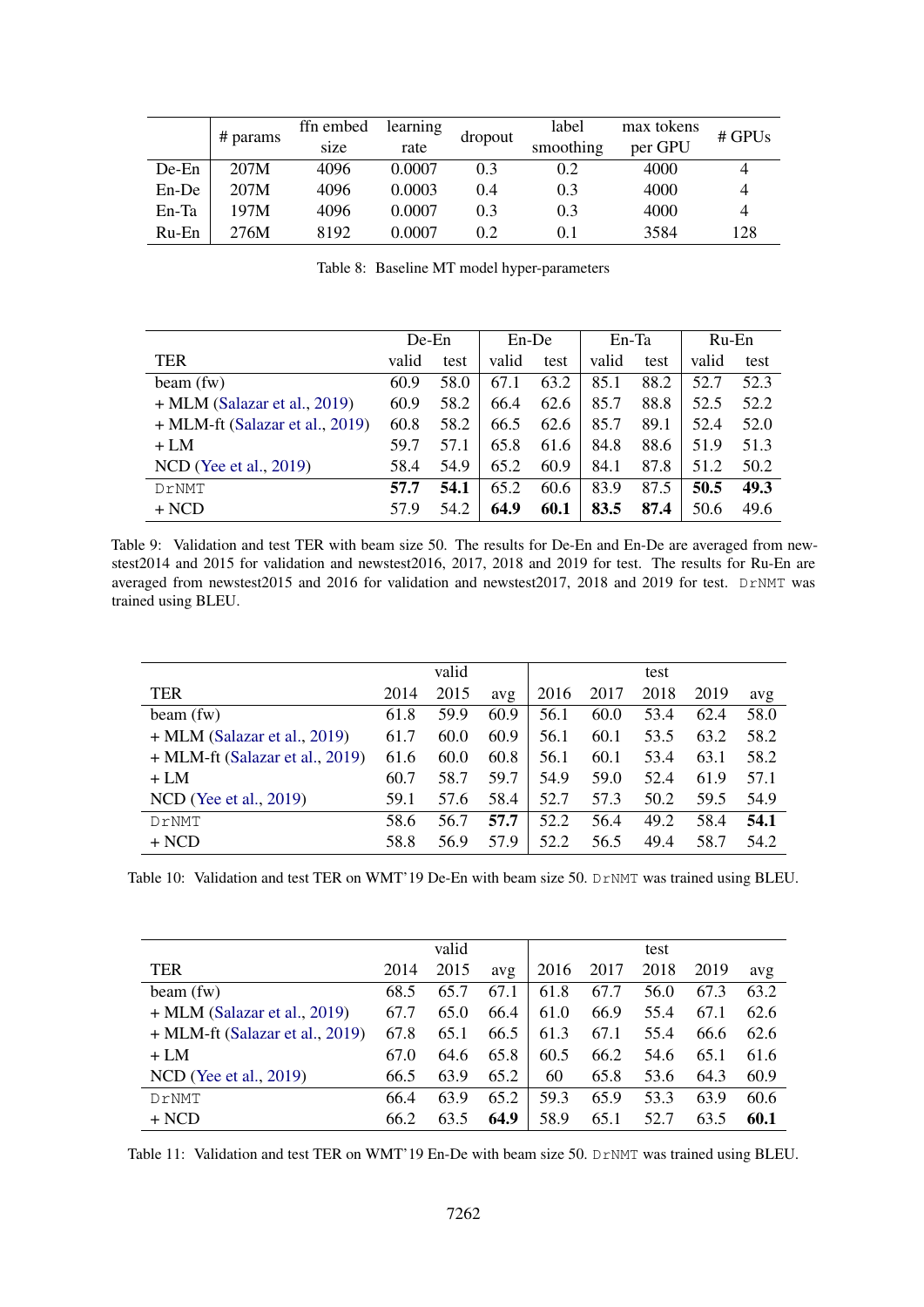<span id="page-13-0"></span>

|                                   | valid |      |      |      |      | test |      |  |
|-----------------------------------|-------|------|------|------|------|------|------|--|
| <b>TER</b>                        | 2015  | 2016 | avg  | 2017 | 2018 | 2019 | avg  |  |
| beam(fw)                          | 51.8  | 53.6 | 52.7 | 48.9 | 54.4 | 53.5 | 52.3 |  |
| $+$ MLM (Salazar et al., 2019)    | 51.6  | 53.4 | 52.5 | 48.6 | 54.4 | 53.5 | 52.2 |  |
| $+$ MLM-ft (Salazar et al., 2019) | 51.5  | 53.3 | 52.4 | 48.4 | 54.4 | 53.2 | 52.0 |  |
| $+LM$                             | 50.9  | 52.8 | 51.9 | 48.0 | 53.5 | 52.5 | 51.3 |  |
| NCD (Yee et al., 2019)            | 50.3  | 52.1 | 51.2 | 47.1 | 52.5 | 51.1 | 50.2 |  |
| DrNMT                             | 49.6  | 51.3 | 50.5 | 46.2 | 52.1 | 49.7 | 49.3 |  |
| $+ NCD$                           | 49.7  | 51.5 | 50.6 | 46.4 | 52.1 | 50.4 | 49.6 |  |

Table 12: Validation and test TER on WMT'19 Ru-En with beam size 50. DrNMT was trained using BLEU.

<span id="page-13-1"></span>

|                                   | valid |      |      |      |      |      |      |      |
|-----------------------------------|-------|------|------|------|------|------|------|------|
|                                   |       |      |      | test |      |      |      |      |
| <b>BLEU</b>                       | 2014  | 2015 | avg  | 2016 | 2017 | 2018 | 2019 | avg  |
| beam(fw)                          | 23.3  | 26.0 | 24.7 | 29.2 | 26.1 | 31.6 | 24.0 | 27.7 |
| $+$ MLM (Salazar et al., 2019)    | 24.4  | 27.0 | 25.7 | 30.2 | 27.2 | 32.5 | 24.7 | 28.7 |
| $+$ MLM-ft (Salazar et al., 2019) | 24.4  | 27.1 | 25.8 | 30.3 | 27.3 | 32.7 | 24.9 | 28.8 |
| $+LM$                             | 24.9  | 27.7 | 26.3 | 31.0 | 27.7 | 33.1 | 25.1 | 29.2 |
| $NCD$ (Yee et al., 2019)          | 26.0  | 28.4 | 27.2 | 32.8 | 29.0 | 34.9 | 26.7 | 30.9 |
| DrNMT                             | 26.2  | 28.9 | 27.6 | 33.2 | 29.6 | 35.6 | 27.5 | 31.5 |
| $+ NCD$                           | 26.6  | 29.1 | 27.9 | 33.5 | 29.9 | 35.9 | 27.8 | 31.8 |
| oracle BLEU                       | 31.8  | 34.7 | 33.3 | 39.2 | 35.2 | 41.6 | 33.7 | 37.4 |

Table 13: Validation and test BLEU on WMT'19 De-En with beam size 50.

<span id="page-13-2"></span>

|                                   | valid |      |      | test |      |      |      |      |
|-----------------------------------|-------|------|------|------|------|------|------|------|
| <b>BLEU</b>                       | 2014  | 2015 | avg  | 2016 | 2017 | 2018 | 2019 | avg  |
| beam(fw)                          | 21.6  | 24.5 | 23.1 | 27.6 | 22.8 | 32.9 | 23.1 | 26.6 |
| $+$ MLM (Salazar et al., 2019)    | 22.0  | 25.0 | 23.5 | 27.9 | 23.4 | 33.5 | 23.5 | 27.1 |
| $+$ MLM-ft (Salazar et al., 2019) | 22.3  | 25.1 | 23.7 | 28.4 | 23.4 | 34.0 | 24.3 | 27.5 |
| $+LM$                             | 22.9  | 25.7 | 24.3 | 29.0 | 24.3 | 34.9 | 25.6 | 28.5 |
| NCD (Yee et al., 2019)            | 23.3  | 26.3 | 24.8 | 29.7 | 24.6 | 35.7 | 26.4 | 29.1 |
| DrNMT                             | 23.2  | 26.2 | 24.7 | 29.9 | 24.3 | 35.4 | 26.3 | 29.0 |
| $+ NCD$                           | 23.6  | 26.6 | 25.1 | 30.4 | 25.1 | 36.3 | 27.0 | 29.7 |
| <i>oracle BLEU</i>                | 29.6  | 33.1 | 31.4 | 37.1 | 31.2 | 43.6 | 31.6 | 35.9 |

Table 14: Validation and test BLEU on WMT'19 En-De with beam size 50.

<span id="page-13-3"></span>

|                                   |      | valid |      | test |      |      |      |  |
|-----------------------------------|------|-------|------|------|------|------|------|--|
| <b>BLEU</b>                       | 2015 | 2016  | avg  | 2017 | 2018 | 2019 | avg  |  |
| beam(fw)                          | 33.3 | 33.6  | 33.5 | 36.8 | 32.3 | 33.9 | 34.3 |  |
| $+$ MLM (Salazar et al., 2019)    | 33.8 | 33.8  | 33.8 | 37.2 | 32.7 | 34.5 | 34.8 |  |
| $+$ MLM-ft (Salazar et al., 2019) | 33.8 | 33.9  | 33.9 | 37.5 | 32.7 | 34.8 | 35.0 |  |
| $+LM$                             | 34.5 | 34.6  | 34.6 | 38.1 | 33.7 | 35.6 | 35.8 |  |
| NCD (Yee et al., 2019)            | 35.1 | 35.4  | 35.3 | 39.0 | 34.6 | 36.9 | 36.8 |  |
| DrNMT                             | 35.3 | 35.3  | 35.3 | 39.1 | 34.2 | 37.9 | 37.1 |  |
| $+ NCD$                           | 35.7 | 35.7  | 35.7 | 39.6 | 34.8 | 37.6 | 37.3 |  |
| oracle BLEU                       | 45.1 | 45.4  | 45.3 | 49.5 | 43.9 | 47.6 | 47.0 |  |

Table 15: Validation and test BLEU on WMT'19 Ru-En with beam size 50.